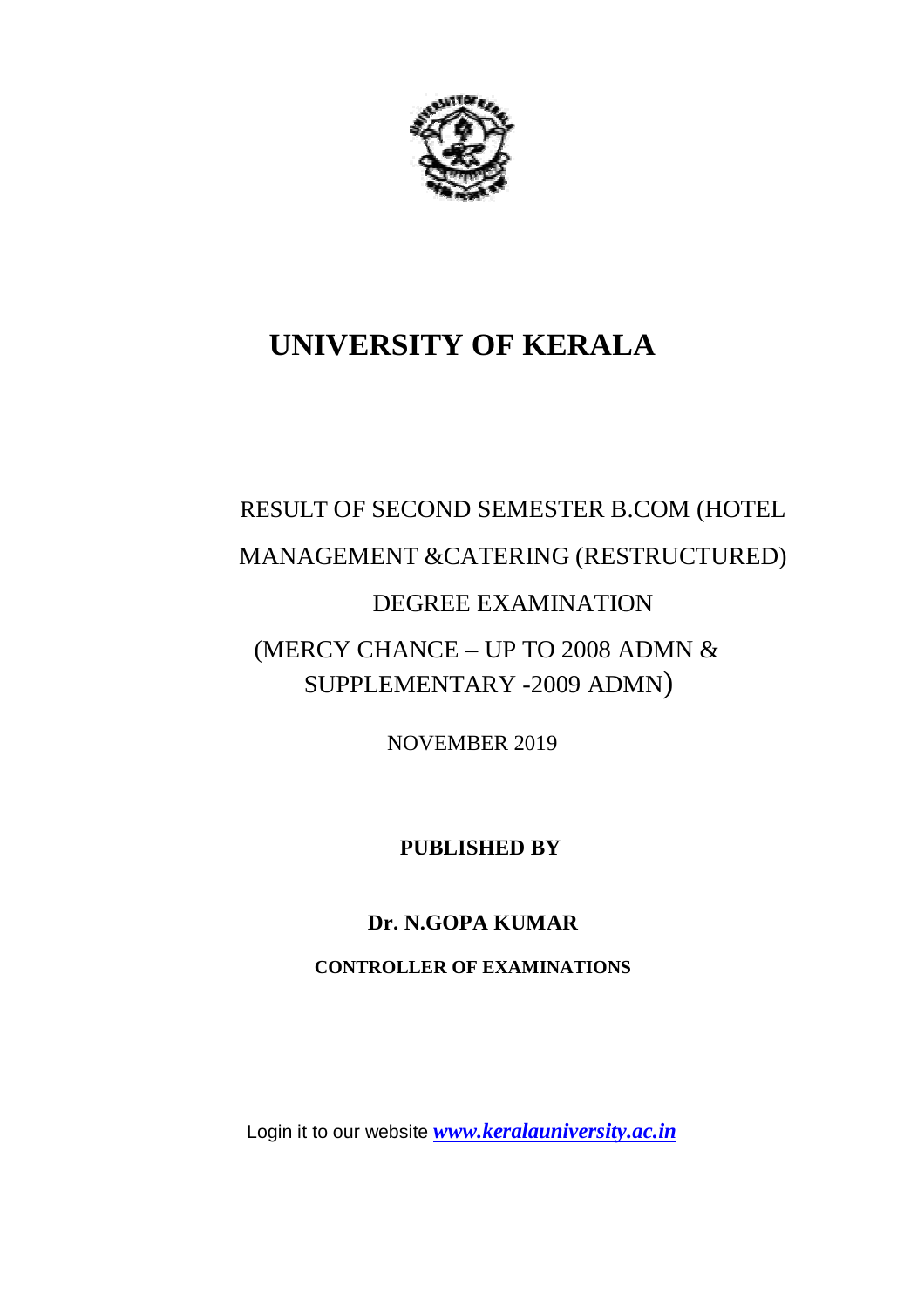# **UNIVERSITY OF KERALA**

**No. ES III/2020**

#### **Thiruvananthapuram Dated:22/06/2020**

#### **S Y N D I C A T E – I N – C I R C U L A T I O N**

 The results of **Second Semester B.COM Hotel Hotel Management & Catering(Restructured) Degree Examinations (Mercy chance- Up to 2008 Admn.& Supplementary 2009 Admn.)** held in **November 2019** as declared by the respective Board of Examiners are given below.

| <b>Name of Examination</b>                                                                                                                                                 | <b>Total</b><br><b>Registered</b> | <b>Total</b><br><b>Appeared</b> | <b>Total Pass</b> | %Pass      |
|----------------------------------------------------------------------------------------------------------------------------------------------------------------------------|-----------------------------------|---------------------------------|-------------------|------------|
| <b>B.COM Hotel Hotel Management &amp;</b><br>Catering Degree Examinations<br>(Restructured) November 2019<br>(Mercy chance- Up to 2008 Admn.&<br>Supplementary 2009 Admn.) |                                   |                                 | Nil               | <b>Nil</b> |

#### **The results may be approved. It is proposed to publish the results on22 /06/2020**

**Sd/- CONTROLLER OF EXAMINATIONS**

**To**

- **1. E.J.III**
- **2. E.J. IX**
- **3 PRO**
- **4 Enquiry**
- **5 CE Sn.**
- **6 Data Cell**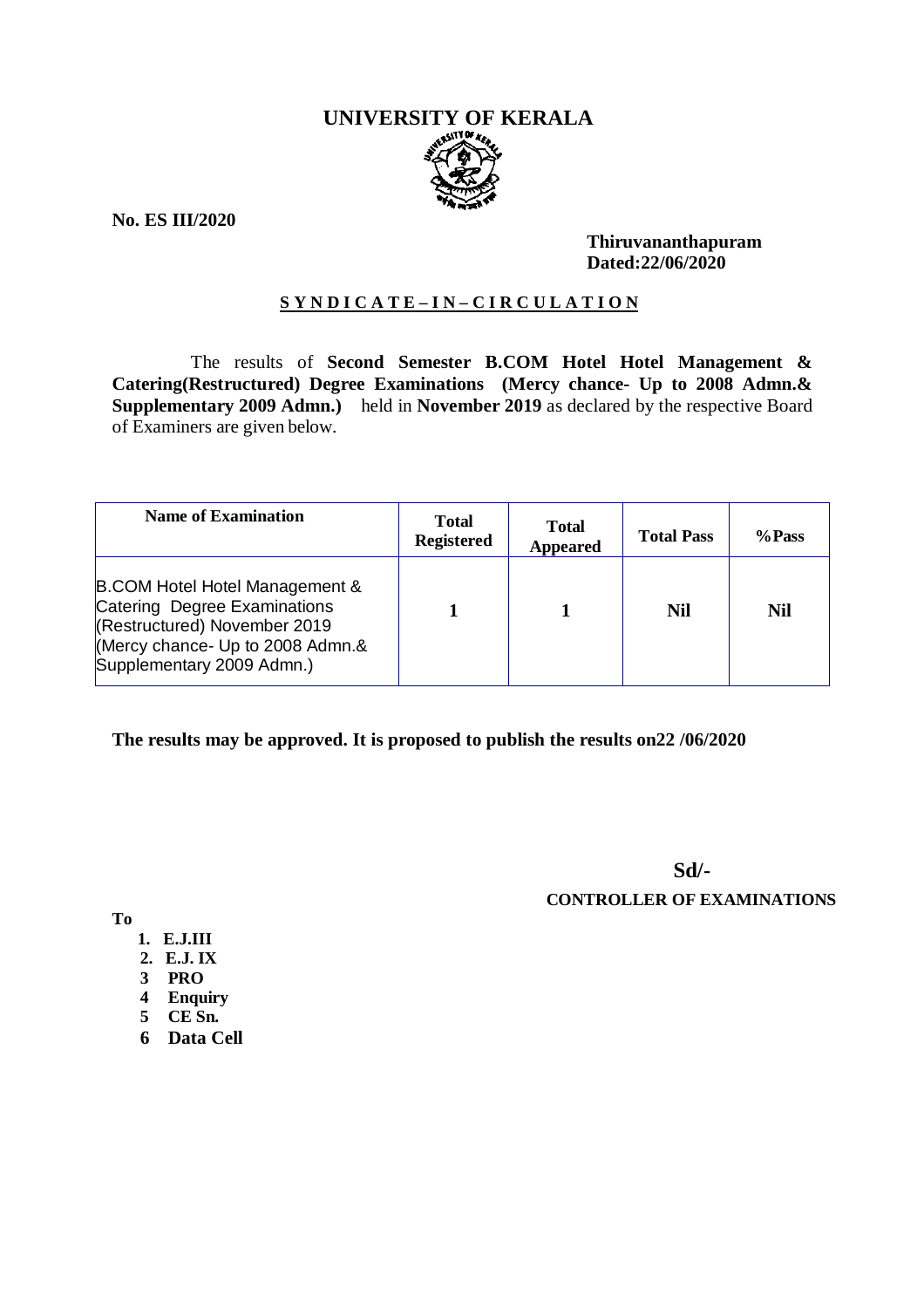#### **UNIVERSITY OF KERALA**

#### **NOTIFICATION**

#### **SECOND SEMESTER B.COM (HOTEL MANAGEMENT &CATERING DEGREE EXAMINATION (RESTRUCTURED) NOVEMBER 2019 (MERCY CHANCE – UP TO 2008 ADMN & SUPPLEMENTARY -2009 ADMN)**

 None of the candidates have been declared passed for the Second Semester B.COM Hotel Hotel Management & Catering (Restructured) Degree Examinations (Mercy chance- Up to 2008 Admn.& Supplementary 2009 Admn.) held in November 2019 by the Board of Examiners. The Candidates who wish to get their answer books revalued/scrutinized should send their application in the prescribed form along with required fees so as to reach the Controller of Examinations, University of Kerala on or before **10.07.2020**.Mark lists will not be issued to the candidates who have not remitted the C.V Camp fee of **Rs 200**/-(**Rupees Two Hundred** only)

(Mercy Chance – Up to 2008 Admns.& Supplementary -2009 Admns.))

A. Paper I –English Paper II-Poetry & Drama Literature

**Sd/-**

**CONTROLLER OF EXAMINATIONS**

University Buildings, Thiruvananthapuram, Dated:22/06/2020